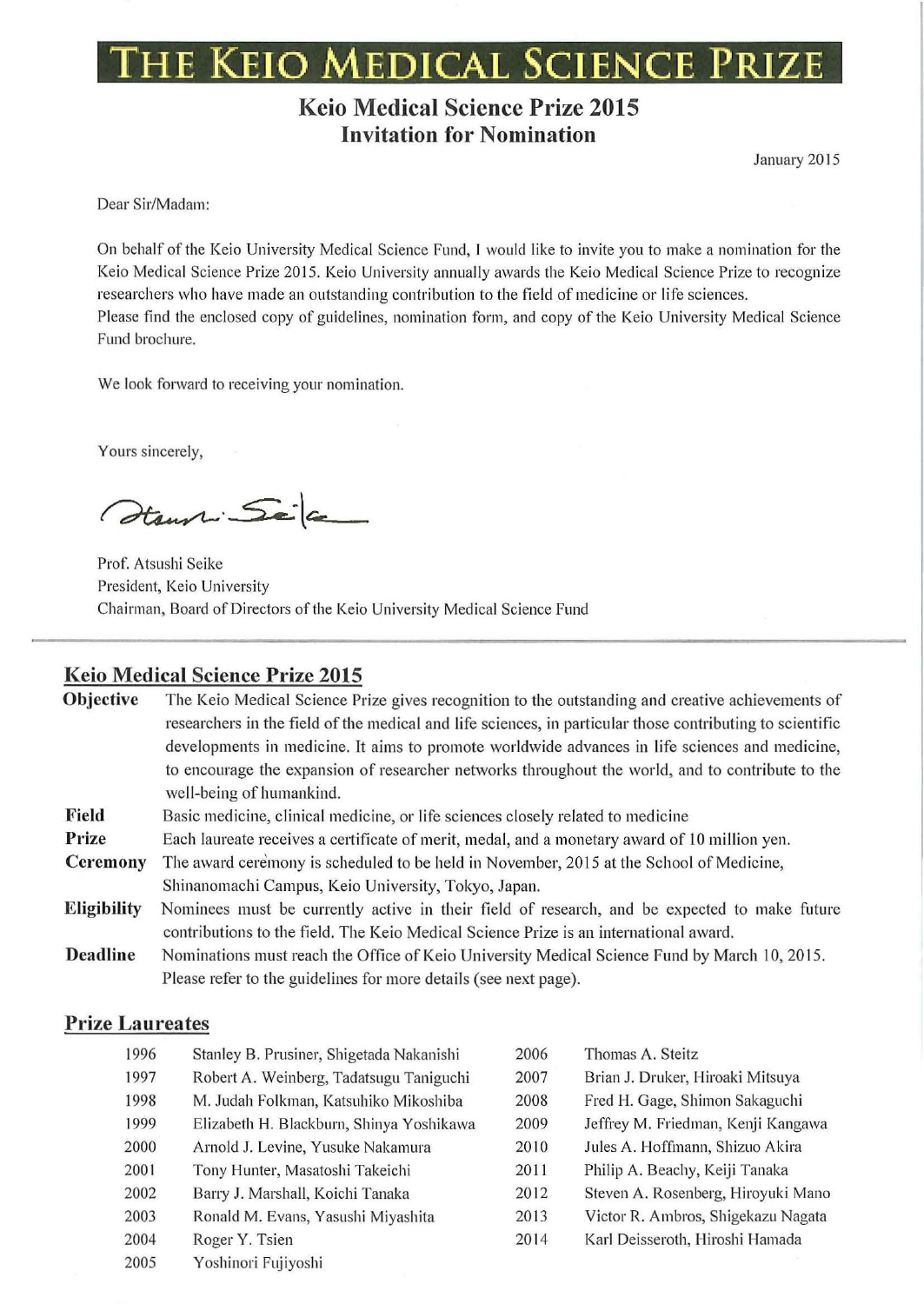# he Keio Medical Science Prize

### Guidelines for Making a Nomination

#### Criteria

-The nominee must have made a breakthrough in the fields of medicine and life sciences, or a related field. -The nominee must have made an outstanding contribution to basic and clinical medicine.

#### Selection

13 selection committee members and over 60 specialists from various fields, within and outside Keio University, will select laureates through a rigorous review process.

#### **Eligibility**

Nominees must be currently active in their field of research, and be expected to make future contributions to the field. The Keio Medical Science Prize is an international award.

#### Nomination

- -Individuals are limited to one nomination each.
- -There is no limit to the number of nominations that institutions or organizations may make, but academies may make only a small number of nominations.

-In the case of multiple nominations, nominations are limited to one nominee per research theme.

#### Nomination Materials

- Nomination form (enclosed)

\*The form can also be downloaded from our web page at http://www.ms-fund.keio.ac.jp/prize/.

- -Nominee's curriculum vitae
- -Nominee's bibliography
- Copy of major publications (5 maximum)

Please send all the materials listed above in PDF format via e-mail to k-nomination@adst.keio.ac.jp, or by post to the following mailing address:

Office of the Keio University Medical Science Fund

35 Shinanomachi, Shinjuku-ku, Tokyo 160-8582, Japan

\* Please create a PDF file for each nomination material. Each major publication must be a separate PDF file.

\*Online nomination is a lso available. Please refer to the following website:

http://www.ms-fund.keio.ac. jp/prize/index.html

#### Deadline

Nominations for 2015 must reach the Office of the Keio University Medical Science Fund by March 10, 2015.

#### Please note

- A nomination should be for one researcher. We do not accept nominations for groups.
- -Nomination materials will not be returned.
- Nomination materials will be used exclusively for the selection process and will not be used or disclosed for any other purposes.
- You will be informed of the result after final decisions are made.
- -Queries about the status of the selection process will not be answered.

- Even if you are not making nominations this year, please kindly let us know if there are any changes to your contact details. Please fill out the second page of the nomination form and send it back to us.

#### Office of the Keio University Medical Science Fund

35 Shinanomachi, Shinjuku-ku, Tokyo 160-8582, Japan

Tel: +8 1-3-5363-3609 Fax: +81 -3-5363-3507 E-mail: k-nomination@adst.keio.ac.jp

URL: http://www.ms-fund .keio.ac.jp/prize/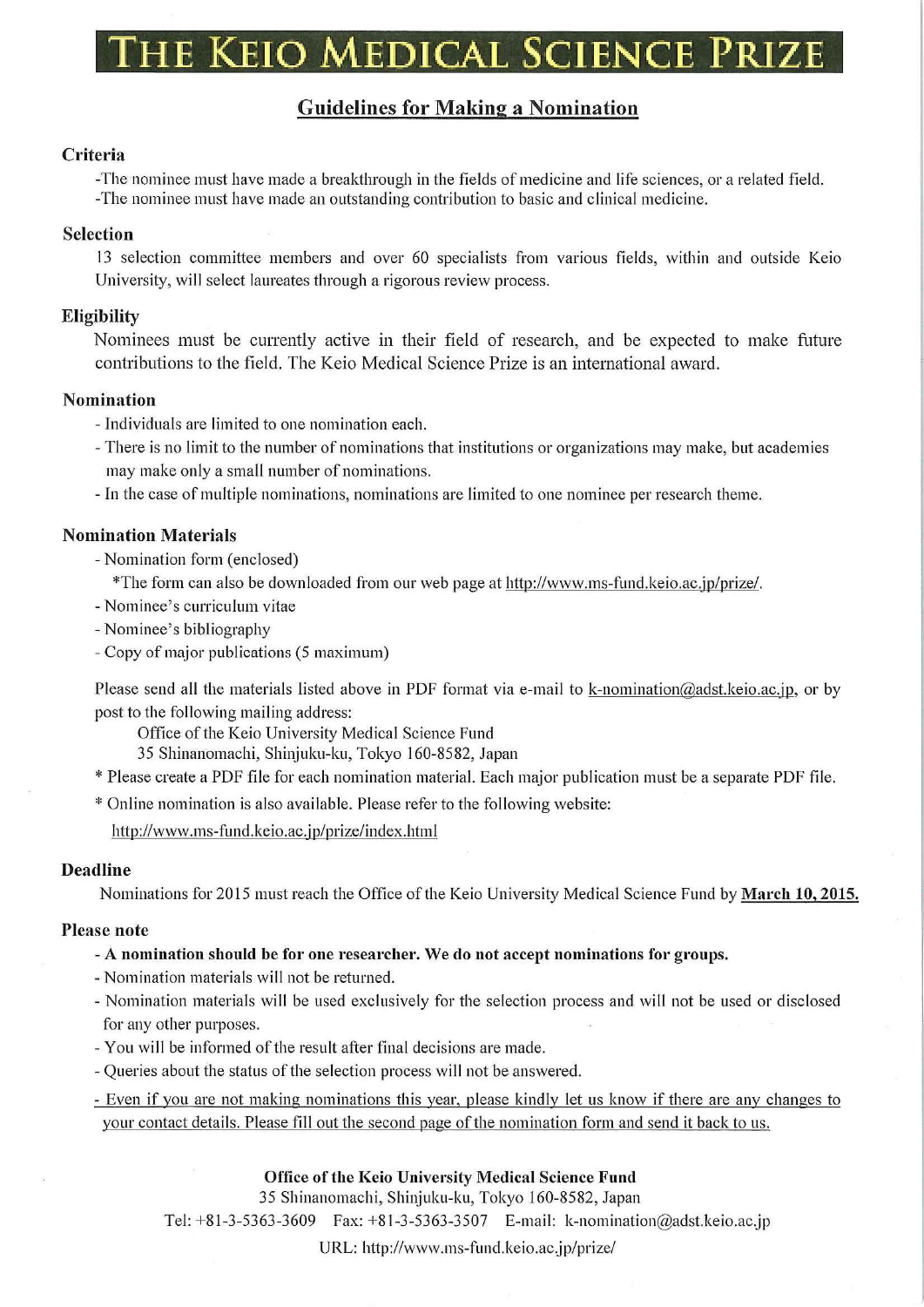Nomination 2015 must reach the Office of the Keio University Medical Science Fund by March 10, 2015. Please use this form when the nomination sent by post or via e-mail. Online nomination is also available. Please refer to the following website: http://www.ms-fund.keio.ac.jp/prize/index.html

#### Keio Medical Science Prize 2015

| Nominee | Name of<br>Nominee                        | Last                                                                                                                                                                                                                                                                                                                                                                                                                                                           | First              | Middle      |  |
|---------|-------------------------------------------|----------------------------------------------------------------------------------------------------------------------------------------------------------------------------------------------------------------------------------------------------------------------------------------------------------------------------------------------------------------------------------------------------------------------------------------------------------------|--------------------|-------------|--|
|         | Date of Birth                             | (YYYY/MM/DD)<br>$\sqrt{ }$<br>years old (as of April 1, 2015)                                                                                                                                                                                                                                                                                                                                                                                                  |                    | Nationality |  |
|         | E-mail<br>Address                         |                                                                                                                                                                                                                                                                                                                                                                                                                                                                |                    |             |  |
|         | Title &<br>Affiliation                    |                                                                                                                                                                                                                                                                                                                                                                                                                                                                |                    |             |  |
|         | Mailing<br>Address                        | Address:<br>City:<br>Postal code:                                                                                                                                                                                                                                                                                                                                                                                                                              | State:<br>Country: |             |  |
|         | Major Awards                              |                                                                                                                                                                                                                                                                                                                                                                                                                                                                |                    |             |  |
|         | Research<br>Field                         | $\Box$ Neuroscience $\Box$ Development / Regeneration / Aging $\Box$ Genetics / Molecular<br>biology □ Cell biology □ Hematology / Vascular biology □ Oncology<br>□Immunity / Infection □Clinical medicine / Social medicine<br>$\Box$ Medical engineering / Tissue engineering $\Box$ Structural biology /<br>Protein chemistry / Biochemistry □Endocrinology / Metabolism<br>□Drug development / Translational research □Imaging research<br>$\Box$ Others ( |                    |             |  |
|         | Research<br>Theme<br>(About 20 words)     |                                                                                                                                                                                                                                                                                                                                                                                                                                                                |                    |             |  |
|         | Major<br>Publications<br>$(5$ maximum $)$ | 1.<br>2.<br>3.<br>4.<br>5.                                                                                                                                                                                                                                                                                                                                                                                                                                     |                    |             |  |

#### Nomination Form

Description of the research:

\* If more space is necessary for this section, please attach a separate sheet.